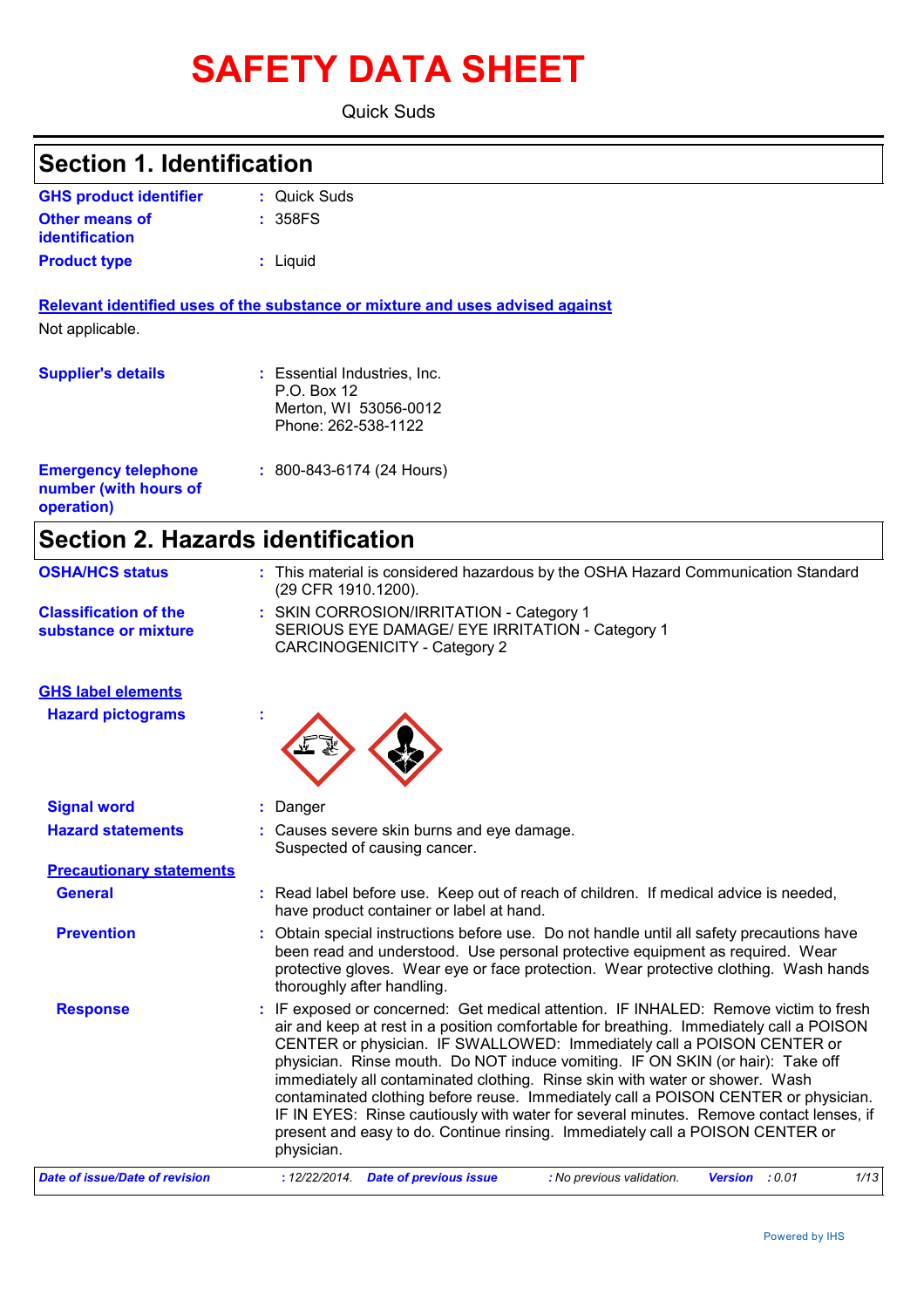## **Section 2. Hazards identification**

| <b>Storage</b>  |
|-----------------|
| <b>Disnosal</b> |

**:** Store locked up.

**:** None known.

**Disposal 1993 :** Dispose of contents and container in accordance with all local, regional, national and international regulations.

#### **Hazards not otherwise classified**

## **Section 3. Composition/information on ingredients**

| Substance/mixture     | : Mixture       |
|-----------------------|-----------------|
| <b>Other means of</b> | : Not available |
| <i>identification</i> |                 |

## **CAS number/other identifiers**

| <b>CAS number</b>   | : Not applicable |
|---------------------|------------------|
| <b>Product code</b> | : 358FS          |

| <b>Ingredient name</b>                     | $\frac{9}{6}$ | <b>CAS number</b> |
|--------------------------------------------|---------------|-------------------|
| Benzenesulfonic acid, C10-16-alkyl derivs. | - 5           | 68584-22-5        |
| tetrasodium ethylene diamine tetraacetate  | $1 - 5$       | 64-02-8           |
| Coconut oil diethanolamide                 | $1 - 5$       | 68603-42-9        |
| pentasodium triphosphate                   | $1 - 5$       | 7758-29-4         |
| sodium carbonate                           | $1 - 5$       | 497-19-8          |
| I disodium metasilicate                    | $1 - 5$       | 6834-92-0         |
| Isopropyl alcohol                          | $1 - 5$       | 67-63-0           |
| potassium hydroxide                        | $1 - 5$       | 1310-58-3         |
| l Diethanolamine                           | $0 - 1$       | 111-42-2          |

Any concentration shown as a range is to protect confidentiality or is due to batch variation.

**There are no additional ingredients present which, within the current knowledge of the supplier and in the concentrations applicable, are classified as hazardous to health or the environment and hence require reporting in this section.**

**Occupational exposure limits, if available, are listed in Section 8.**

## **Section 4. First aid measures**

### **Description of necessary first aid measures**

| <b>Eye contact</b>  | : Get medical attention immediately. Call a poison center or physician. Immediately flush<br>eyes with plenty of water, occasionally lifting the upper and lower eyelids. Check for and<br>remove any contact lenses. Continue to rinse for at least 10 minutes. Chemical burns<br>must be treated promptly by a physician.                                                                                                                                                                                                                                                                                                                                                                                                                                                                                                                                                                                  |
|---------------------|--------------------------------------------------------------------------------------------------------------------------------------------------------------------------------------------------------------------------------------------------------------------------------------------------------------------------------------------------------------------------------------------------------------------------------------------------------------------------------------------------------------------------------------------------------------------------------------------------------------------------------------------------------------------------------------------------------------------------------------------------------------------------------------------------------------------------------------------------------------------------------------------------------------|
| <b>Inhalation</b>   | : Get medical attention immediately. Call a poison center or physician. Remove victim to<br>fresh air and keep at rest in a position comfortable for breathing. If it is suspected that<br>fumes are still present, the rescuer should wear an appropriate mask or self-contained<br>breathing apparatus. If not breathing, if breathing is irregular or if respiratory arrest<br>occurs, provide artificial respiration or oxygen by trained personnel. It may be<br>dangerous to the person providing aid to give mouth-to-mouth resuscitation. If<br>unconscious, place in recovery position and get medical attention immediately. Maintain<br>an open airway. Loosen tight clothing such as a collar, tie, belt or waistband. In case of<br>inhalation of decomposition products in a fire, symptoms may be delayed. The exposed<br>person may need to be kept under medical surveillance for 48 hours. |
| <b>Skin contact</b> | : Get medical attention immediately. Call a poison center or physician. Flush<br>contaminated skin with plenty of water. Remove contaminated clothing and shoes.<br>Wash contaminated clothing thoroughly with water before removing it, or wear gloves.<br>Continue to rinse for at least 10 minutes. Chemical burns must be treated promptly by a<br>physician. Wash clothing before reuse. Clean shoes thoroughly before reuse.                                                                                                                                                                                                                                                                                                                                                                                                                                                                           |

*Date of issue/Date of revision* **:** *12/22/2014. Date of previous issue : No previous validation. Version : 0.01 2/13*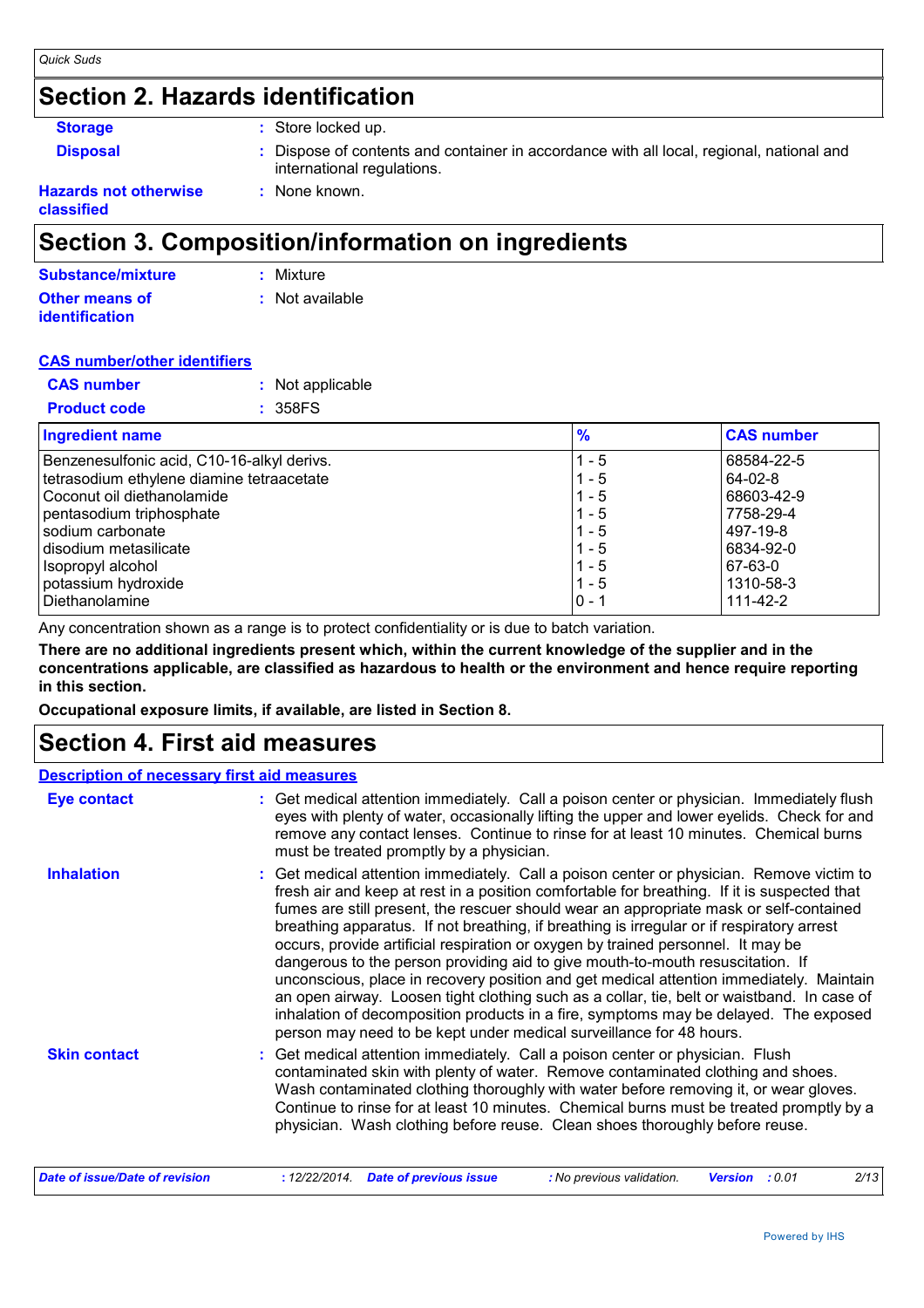| <b>Section 4. First aid measures</b> |  |
|--------------------------------------|--|
|--------------------------------------|--|

| <b>Ingestion</b> | : Get medical attention immediately. Call a poison center or physician. Wash out mouth<br>with water. Remove dentures if any. Remove victim to fresh air and keep at rest in a<br>position comfortable for breathing. If material has been swallowed and the exposed<br>person is conscious, give small quantities of water to drink. Stop if the exposed person<br>feels sick as vomiting may be dangerous. Do not induce vomiting unless directed to do<br>so by medical personnel. If vomiting occurs, the head should be kept low so that vomit<br>does not enter the lungs. Chemical burns must be treated promptly by a physician.<br>Never give anything by mouth to an unconscious person. If unconscious, place in<br>recovery position and get medical attention immediately. Maintain an open airway.<br>Loosen tight clothing such as a collar, tie, belt or waistband. |
|------------------|-------------------------------------------------------------------------------------------------------------------------------------------------------------------------------------------------------------------------------------------------------------------------------------------------------------------------------------------------------------------------------------------------------------------------------------------------------------------------------------------------------------------------------------------------------------------------------------------------------------------------------------------------------------------------------------------------------------------------------------------------------------------------------------------------------------------------------------------------------------------------------------|
|------------------|-------------------------------------------------------------------------------------------------------------------------------------------------------------------------------------------------------------------------------------------------------------------------------------------------------------------------------------------------------------------------------------------------------------------------------------------------------------------------------------------------------------------------------------------------------------------------------------------------------------------------------------------------------------------------------------------------------------------------------------------------------------------------------------------------------------------------------------------------------------------------------------|

| Most important symptoms/effects, acute and delayed |                                                                                                                                                                                                                                                                                                                                                                                                                 |
|----------------------------------------------------|-----------------------------------------------------------------------------------------------------------------------------------------------------------------------------------------------------------------------------------------------------------------------------------------------------------------------------------------------------------------------------------------------------------------|
| <b>Potential acute health effects</b>              |                                                                                                                                                                                                                                                                                                                                                                                                                 |
| <b>Eye contact</b>                                 | : Causes serious eye damage.                                                                                                                                                                                                                                                                                                                                                                                    |
| <b>Inhalation</b>                                  | : May give off gas, vapor or dust that is very irritating or corrosive to the respiratory<br>system. Exposure to decomposition products may cause a health hazard. Serious<br>effects may be delayed following exposure.                                                                                                                                                                                        |
| <b>Skin contact</b>                                | : Causes severe burns.                                                                                                                                                                                                                                                                                                                                                                                          |
| <b>Ingestion</b>                                   | : May cause burns to mouth, throat and stomach.                                                                                                                                                                                                                                                                                                                                                                 |
| <b>Over-exposure signs/symptoms</b>                |                                                                                                                                                                                                                                                                                                                                                                                                                 |
| <b>Eye contact</b>                                 | : Adverse symptoms may include the following:<br>pain<br>watering<br>redness                                                                                                                                                                                                                                                                                                                                    |
| <b>Inhalation</b>                                  | : No specific data.                                                                                                                                                                                                                                                                                                                                                                                             |
| <b>Skin contact</b>                                | : Adverse symptoms may include the following:<br>pain or irritation<br>redness<br>blistering may occur                                                                                                                                                                                                                                                                                                          |
| <b>Ingestion</b>                                   | : Adverse symptoms may include the following:<br>stomach pains                                                                                                                                                                                                                                                                                                                                                  |
|                                                    | Indication of immediate medical attention and special treatment needed, if necessary                                                                                                                                                                                                                                                                                                                            |
| <b>Notes to physician</b>                          | : In case of inhalation of decomposition products in a fire, symptoms may be delayed.<br>The exposed person may need to be kept under medical surveillance for 48 hours.                                                                                                                                                                                                                                        |
| <b>Specific treatments</b>                         | : No specific treatment.                                                                                                                                                                                                                                                                                                                                                                                        |
| <b>Protection of first-aiders</b>                  | : No action shall be taken involving any personal risk or without suitable training. If it is<br>suspected that fumes are still present, the rescuer should wear an appropriate mask or<br>self-contained breathing apparatus. It may be dangerous to the person providing aid to<br>give mouth-to-mouth resuscitation. Wash contaminated clothing thoroughly with water<br>before removing it, or wear gloves. |

**See toxicological information (Section 11)**

## **Section 5. Fire-fighting measures**

| <b>Extinguishing media</b>             |                                                                 |
|----------------------------------------|-----------------------------------------------------------------|
| <b>Suitable extinguishing</b><br>media | : Use an extinguishing agent suitable for the surrounding fire. |
| Unsuitable extinguishing<br>media      | : None known.                                                   |

*Date of issue/Date of revision* **:** *12/22/2014. Date of previous issue : No previous validation. Version : 0.01 3/13*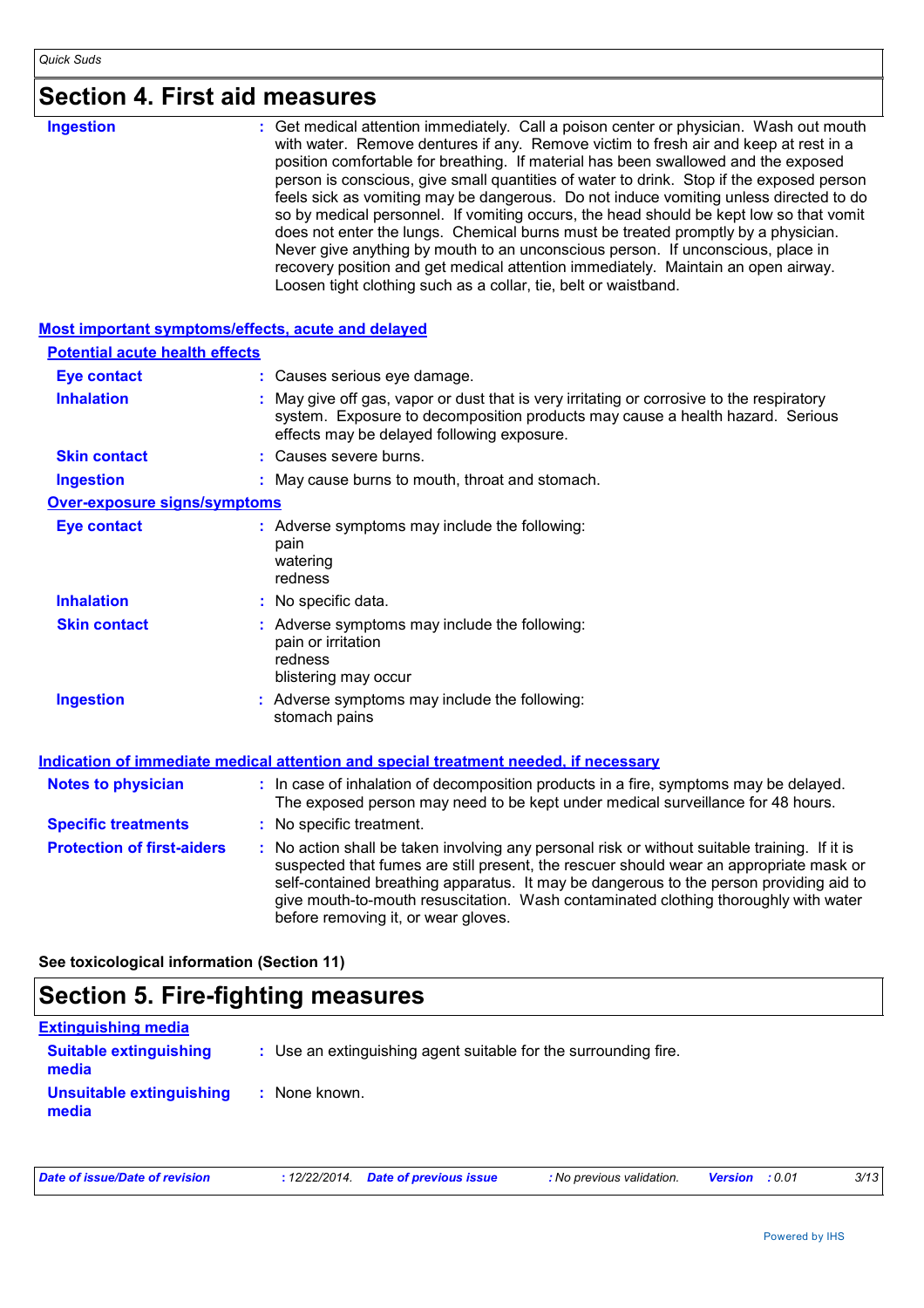# **Section 5. Fire-fighting measures**

| <b>Specific hazards arising</b><br>from the chemical     | : In a fire or if heated, a pressure increase will occur and the container may burst.                                                                                                               |
|----------------------------------------------------------|-----------------------------------------------------------------------------------------------------------------------------------------------------------------------------------------------------|
| <b>Hazardous thermal</b><br>decomposition products       | : Decomposition products may include the following materials:<br>carbon dioxide<br>carbon monoxide<br>nitrogen oxides<br>sulfur oxides<br>phosphorus oxides<br>metal oxide/oxides                   |
| <b>Special protective actions</b><br>for fire-fighters   | : Promptly isolate the scene by removing all persons from the vicinity of the incident if<br>there is a fire. No action shall be taken involving any personal risk or without suitable<br>training. |
| <b>Special protective</b><br>equipment for fire-fighters | Fire-fighters should wear appropriate protective equipment and self-contained breathing<br>apparatus (SCBA) with a full face-piece operated in positive pressure mode.                              |

## **Section 6. Accidental release measures**

|                                                              | <b>Personal precautions, protective equipment and emergency procedures</b>                                                                                                                                                                                                                                                                                                                                                                                                                                                                                                                                                                                                                                   |
|--------------------------------------------------------------|--------------------------------------------------------------------------------------------------------------------------------------------------------------------------------------------------------------------------------------------------------------------------------------------------------------------------------------------------------------------------------------------------------------------------------------------------------------------------------------------------------------------------------------------------------------------------------------------------------------------------------------------------------------------------------------------------------------|
| For non-emergency<br>personnel                               | : No action shall be taken involving any personal risk or without suitable training.<br>Evacuate surrounding areas. Keep unnecessary and unprotected personnel from<br>entering. Do not touch or walk through spilled material. Do not breathe vapor or mist.<br>Provide adequate ventilation. Wear appropriate respirator when ventilation is<br>inadequate. Put on appropriate personal protective equipment.                                                                                                                                                                                                                                                                                              |
| For emergency responders                                     | : If specialised clothing is required to deal with the spillage, take note of any information<br>in Section 8 on suitable and unsuitable materials. See also the information in "For non-<br>emergency personnel".                                                                                                                                                                                                                                                                                                                                                                                                                                                                                           |
| <b>Environmental precautions</b>                             | : Avoid dispersal of spilled material and runoff and contact with soil, waterways, drains<br>and sewers. Inform the relevant authorities if the product has caused environmental<br>pollution (sewers, waterways, soil or air).                                                                                                                                                                                                                                                                                                                                                                                                                                                                              |
| <b>Methods and materials for containment and cleaning up</b> |                                                                                                                                                                                                                                                                                                                                                                                                                                                                                                                                                                                                                                                                                                              |
| <b>Small spill</b>                                           | : Stop leak if without risk. Move containers from spill area. Dilute with water and mop up<br>if water-soluble. Alternatively, or if water-insoluble, absorb with an inert dry material and<br>place in an appropriate waste disposal container. Dispose of via a licensed waste<br>disposal contractor.                                                                                                                                                                                                                                                                                                                                                                                                     |
| <b>Large spill</b>                                           | : Stop leak if without risk. Move containers from spill area. Approach release from<br>upwind. Prevent entry into sewers, water courses, basements or confined areas. Wash<br>spillages into an effluent treatment plant or proceed as follows. Contain and collect<br>spillage with non-combustible, absorbent material e.g. sand, earth, vermiculite or<br>diatomaceous earth and place in container for disposal according to local regulations<br>(see Section 13). Dispose of via a licensed waste disposal contractor. Contaminated<br>absorbent material may pose the same hazard as the spilled product. Note: see<br>Section 1 for emergency contact information and Section 13 for waste disposal. |

# **Section 7. Handling and storage**

**Precautions for safe handling**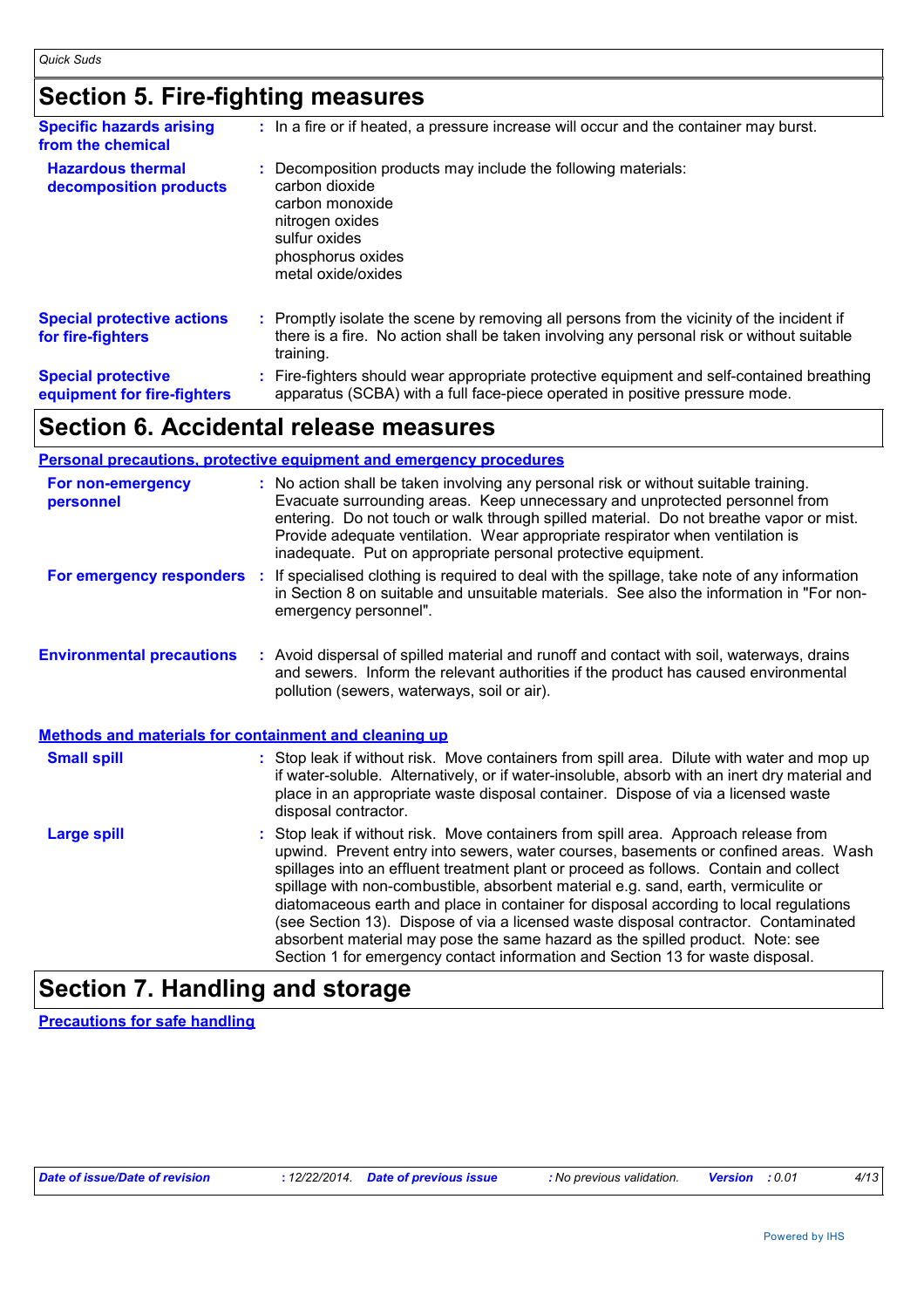# **Section 7. Handling and storage**

| <b>Protective measures</b>                                                       | : Put on appropriate personal protective equipment (see Section 8). Avoid exposure -<br>obtain special instructions before use. Do not handle until all safety precautions have<br>been read and understood. Do not get in eyes or on skin or clothing. Do not breathe<br>vapor or mist. Do not ingest. If during normal use the material presents a respiratory<br>hazard, use only with adequate ventilation or wear appropriate respirator. Keep in the<br>original container or an approved alternative made from a compatible material, kept<br>tightly closed when not in use. Keep away from acids. Empty containers retain product<br>residue and can be hazardous. Do not reuse container. |
|----------------------------------------------------------------------------------|-----------------------------------------------------------------------------------------------------------------------------------------------------------------------------------------------------------------------------------------------------------------------------------------------------------------------------------------------------------------------------------------------------------------------------------------------------------------------------------------------------------------------------------------------------------------------------------------------------------------------------------------------------------------------------------------------------|
| <b>Advice on general</b><br>occupational hygiene                                 | : Eating, drinking and smoking should be prohibited in areas where this material is<br>handled, stored and processed. Workers should wash hands and face before eating,<br>drinking and smoking. Remove contaminated clothing and protective equipment before<br>entering eating areas. See also Section 8 for additional information on hygiene<br>measures.                                                                                                                                                                                                                                                                                                                                       |
| <b>Conditions for safe storage,</b><br>including any<br><b>incompatibilities</b> | : Store in accordance with local regulations. Store in original container protected from<br>direct sunlight in a dry, cool and well-ventilated area, away from incompatible materials<br>and food and drink. Store locked up. Separate from acids. Keep container tightly<br>closed and sealed until ready for use. Containers that have been opened must be<br>carefully resealed and kept upright to prevent leakage. Do not store in unlabeled<br>containers. Use appropriate containment to avoid environmental contamination.                                                                                                                                                                  |

# **Section 8. Exposure controls/personal protection**

## **Control parameters**

### **Occupational exposure limits**

| <b>Ingredient name</b>         |                                      | <b>Exposure limits</b>                                                                                                                                                                                                                                                                                                                                                                                                                                                                                                                                             |
|--------------------------------|--------------------------------------|--------------------------------------------------------------------------------------------------------------------------------------------------------------------------------------------------------------------------------------------------------------------------------------------------------------------------------------------------------------------------------------------------------------------------------------------------------------------------------------------------------------------------------------------------------------------|
| Isopropyl alcohol              |                                      | ACGIH TLV (United States, 6/2013).<br>TWA: 200 ppm 8 hours.<br>STEL: 400 ppm 15 minutes.<br>OSHA PEL 1989 (United States, 3/1989).<br>TWA: 400 ppm 8 hours.<br>TWA: 980 mg/m <sup>3</sup> 8 hours.<br>STEL: 500 ppm 15 minutes.<br>STEL: 1225 mg/m <sup>3</sup> 15 minutes.<br>NIOSH REL (United States, 10/2013).<br>TWA: 400 ppm 10 hours.<br>TWA: 980 mg/m <sup>3</sup> 10 hours.<br>STEL: 500 ppm 15 minutes.<br>STEL: 1225 mg/m <sup>3</sup> 15 minutes.<br>OSHA PEL (United States, 2/2013).<br>TWA: 400 ppm 8 hours.<br>TWA: 980 mg/m <sup>3</sup> 8 hours. |
| potassium hydroxide            |                                      | <b>ACGIH TLV (United States, 6/2013).</b><br>C: $2 \text{ mg/m}^3$<br>OSHA PEL 1989 (United States, 3/1989).<br>CEIL: $2 \text{ mg/m}^3$<br>NIOSH REL (United States, 10/2013).<br>TWA: 2 mg/m <sup>3</sup> 10 hours.                                                                                                                                                                                                                                                                                                                                              |
| Diethanolamine                 |                                      | OSHA PEL 1989 (United States, 3/1989).<br>TWA: 3 ppm 8 hours.<br>TWA: 15 mg/m <sup>3</sup> 8 hours.<br>NIOSH REL (United States, 10/2013).<br>TWA: 3 ppm 10 hours.<br>TWA: $15 \text{ mg/m}^3$ 10 hours.<br>ACGIH TLV (United States, 6/2013).<br>Absorbed through skin.                                                                                                                                                                                                                                                                                           |
| Date of issue/Date of revision | : 12/22/2014. Date of previous issue | 5/13<br><b>Version</b> : 0.01<br>: No previous validation.                                                                                                                                                                                                                                                                                                                                                                                                                                                                                                         |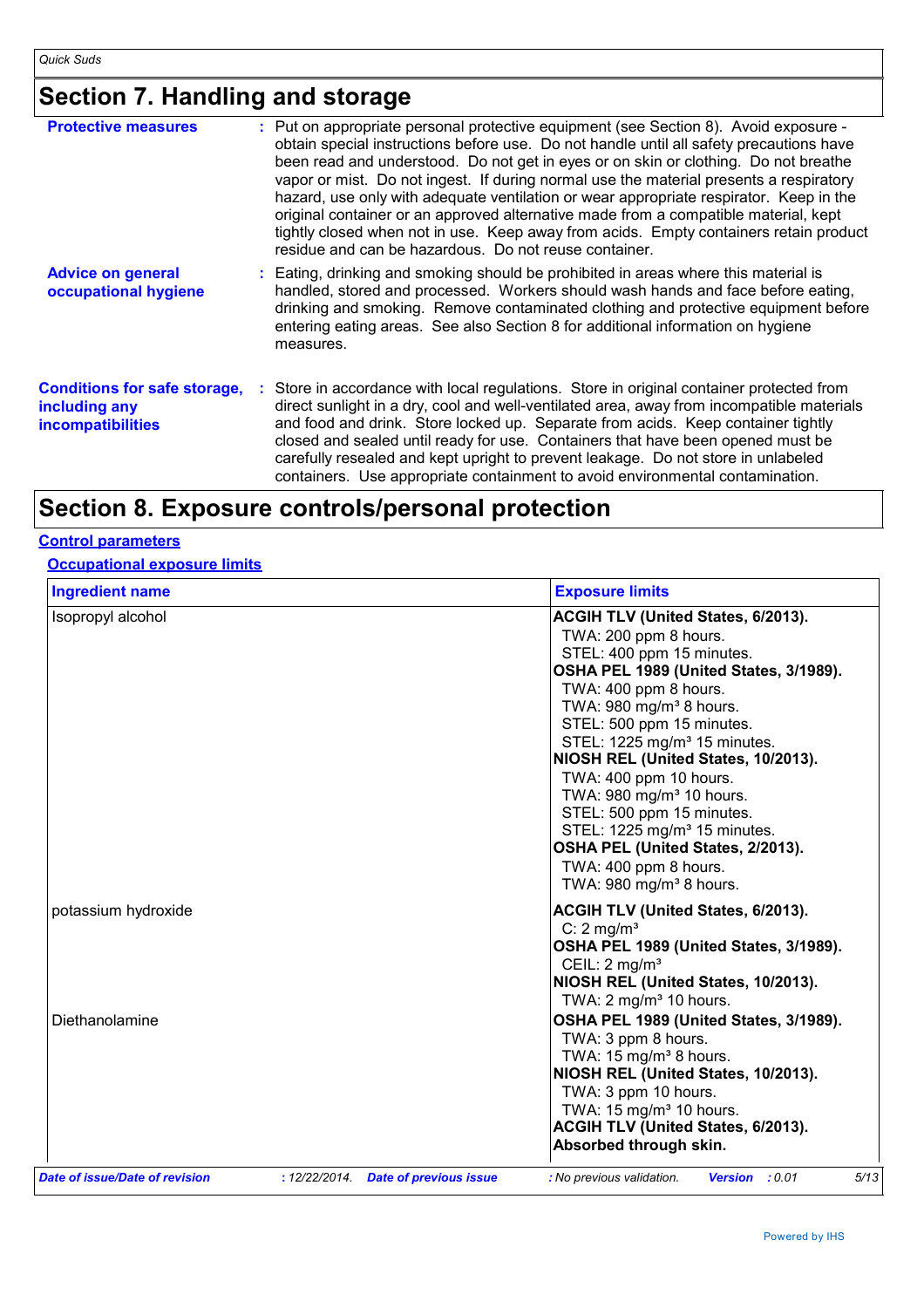# **Section 8. Exposure controls/personal protection**

TWA: 1 mg/m<sup>3</sup> 8 hours. Form: Inhalable fraction and vapor

| <b>Appropriate engineering</b><br>controls | : If user operations generate dust, fumes, gas, vapor or mist, use process enclosures,<br>local exhaust ventilation or other engineering controls to keep worker exposure to<br>airborne contaminants below any recommended or statutory limits.                                                                                                                                                                                                                                                                                                                                                                       |
|--------------------------------------------|------------------------------------------------------------------------------------------------------------------------------------------------------------------------------------------------------------------------------------------------------------------------------------------------------------------------------------------------------------------------------------------------------------------------------------------------------------------------------------------------------------------------------------------------------------------------------------------------------------------------|
| <b>Environmental exposure</b><br>controls  | Emissions from ventilation or work process equipment should be checked to ensure<br>they comply with the requirements of environmental protection legislation. In some<br>cases, fume scrubbers, filters or engineering modifications to the process equipment<br>will be necessary to reduce emissions to acceptable levels.                                                                                                                                                                                                                                                                                          |
| <b>Individual protection measures</b>      |                                                                                                                                                                                                                                                                                                                                                                                                                                                                                                                                                                                                                        |
| <b>Hygiene measures</b>                    | Wash hands, forearms and face thoroughly after handling chemical products, before<br>eating, smoking and using the lavatory and at the end of the working period.<br>Appropriate techniques should be used to remove potentially contaminated clothing.<br>Wash contaminated clothing before reusing. Ensure that eyewash stations and safety<br>showers are close to the workstation location.                                                                                                                                                                                                                        |
| <b>Eye/face protection</b>                 | : Safety eyewear complying with an approved standard should be used when a risk<br>assessment indicates this is necessary to avoid exposure to liquid splashes, mists,<br>gases or dusts. If contact is possible, the following protection should be worn, unless<br>the assessment indicates a higher degree of protection: chemical splash goggles and/<br>or face shield. If inhalation hazards exist, a full-face respirator may be required instead.                                                                                                                                                              |
| <b>Skin protection</b>                     |                                                                                                                                                                                                                                                                                                                                                                                                                                                                                                                                                                                                                        |
| <b>Hand protection</b>                     | : Chemical-resistant, impervious gloves complying with an approved standard should be<br>worn at all times when handling chemical products if a risk assessment indicates this is<br>necessary. Considering the parameters specified by the glove manufacturer, check<br>during use that the gloves are still retaining their protective properties. It should be<br>noted that the time to breakthrough for any glove material may be different for different<br>glove manufacturers. In the case of mixtures, consisting of several substances, the<br>protection time of the gloves cannot be accurately estimated. |
| <b>Body protection</b>                     | Personal protective equipment for the body should be selected based on the task being<br>performed and the risks involved and should be approved by a specialist before<br>handling this product.                                                                                                                                                                                                                                                                                                                                                                                                                      |
| <b>Other skin protection</b>               | : Appropriate footwear and any additional skin protection measures should be selected<br>based on the task being performed and the risks involved and should be approved by a<br>specialist before handling this product.                                                                                                                                                                                                                                                                                                                                                                                              |
| <b>Respiratory protection</b>              | : Use a properly fitted, air-purifying or air-fed respirator complying with an approved<br>standard if a risk assessment indicates this is necessary. Respirator selection must be<br>based on known or anticipated exposure levels, the hazards of the product and the safe<br>working limits of the selected respirator.                                                                                                                                                                                                                                                                                             |

# **Section 9. Physical and chemical properties**

| <b>Appearance</b>              |                                                                                                                 |
|--------------------------------|-----------------------------------------------------------------------------------------------------------------|
| <b>Physical state</b>          | : Liquid                                                                                                        |
| <b>Color</b>                   | : Light Amber                                                                                                   |
| <b>Odor</b>                    | $:$ Bland                                                                                                       |
| <b>Odor threshold</b>          | : Not available                                                                                                 |
| pH                             | $: 12.5 \text{ to } 13$                                                                                         |
| <b>Melting point</b>           | : $0^{\circ}$ C (32 $^{\circ}$ F)                                                                               |
| <b>Boiling point</b>           | : $100^{\circ}$ C (212 $^{\circ}$ F)                                                                            |
| <b>Flash point</b>             | : Closed cup: >93.334°C (>200°F)                                                                                |
| <b>Evaporation rate</b>        | : Not available                                                                                                 |
| Date of issue/Date of revision | 6/13<br><b>Date of previous issue</b><br>: No previous validation.<br>: 12/22/2014.<br><b>Version</b><br>: 0.01 |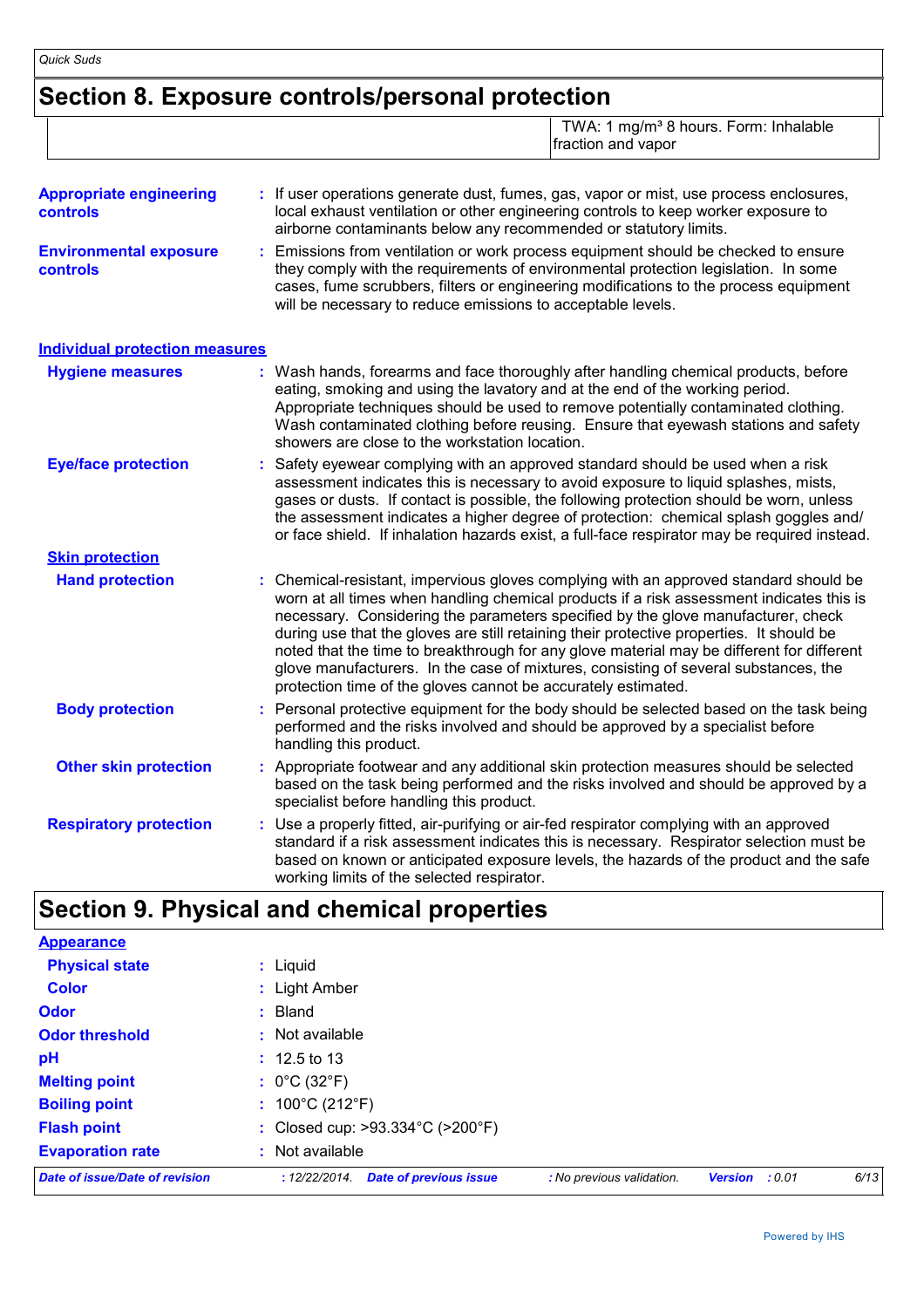# **Section 9. Physical and chemical properties**

| <b>Flammability (solid, gas)</b>                  | : Not available                           |
|---------------------------------------------------|-------------------------------------------|
| Lower and upper explosive<br>(flammable) limits   | $:$ Not available                         |
| <b>Vapor pressure</b>                             | $:$ <4 kPa (<30 mm Hg) [room temperature] |
| <b>Vapor density</b>                              | : $<$ 1 [Air = 1]                         |
| <b>Specific gravity</b>                           | : $1.1$ g/cm <sup>3</sup>                 |
| <b>Solubility</b>                                 | : Not available                           |
| <b>Partition coefficient: n-</b><br>octanol/water | $:$ Not available                         |
| <b>Auto-ignition temperature</b>                  | : Not available                           |
| <b>Viscosity</b>                                  | : Not available                           |
| <b>VOC content</b>                                | $: 1.5\%$                                 |

VOCs are calculated following the requirements under 40 CFR, Part 59, Subpart C for Consumer Products and Subpart D for Architectural Coatings.

# **Section 10. Stability and reactivity**

| <b>Reactivity</b>                                   | : No specific test data related to reactivity available for this product or its ingredients.              |
|-----------------------------------------------------|-----------------------------------------------------------------------------------------------------------|
| <b>Chemical stability</b>                           | : The product is stable.                                                                                  |
| <b>Possibility of hazardous</b><br><b>reactions</b> | : Under normal conditions of storage and use, hazardous reactions will not occur.                         |
| <b>Conditions to avoid</b>                          | : No specific data.                                                                                       |
| <b>Incompatible materials</b>                       | : Reactive or incompatible with the following materials:<br>acids                                         |
| <b>Hazardous decomposition</b><br>products          | : Under normal conditions of storage and use, hazardous decomposition products should<br>not be produced. |

# **Section 11. Toxicological information**

## **Information on toxicological effects**

### **Acute toxicity**

| <b>Product/ingredient name</b>                | <b>Result</b>         |                               | <b>Species</b> | <b>Dose</b>               | <b>Exposure</b>          |      |
|-----------------------------------------------|-----------------------|-------------------------------|----------------|---------------------------|--------------------------|------|
| Benzenesulfonic acid,<br>C10-16-alkyl derivs. | LD50 Dermal           |                               | Rabbit         | 2000 mg/kg                |                          |      |
|                                               | <sub>-</sub> D50 Oral |                               | Rat            | 775 mg/kg                 |                          |      |
| tetrasodium ethylene diamine<br>tetraacetate  | LD50 Oral             |                               | Rat            | $10$ g/kg                 |                          |      |
| Coconut oil diethanolamide                    | LD50 Dermal           |                               | Rabbit         | 12200 mg/kg               |                          |      |
|                                               | LD50 Oral             |                               | Rat            | 1600 mg/kg                |                          |      |
| pentasodium triphosphate                      | LD50 Oral             |                               | Rat            | 3120 mg/kg                |                          |      |
| sodium carbonate                              | <sub>-</sub> D50 Oral |                               | Rat            | 4090 mg/kg                |                          |      |
| disodium metasilicate                         | <sub>-</sub> D50 Oral |                               | Rat            | 1153 mg/kg                |                          |      |
| Isopropyl alcohol                             | .D50 Dermal           |                               | Rabbit         | 12800 mg/kg               |                          |      |
|                                               | <sub>-</sub> D50 Oral |                               | Rat            | 5000 mg/kg                |                          |      |
| potassium hydroxide                           | <sub>-</sub> D50 Oral |                               | Rat            | $273$ mg/kg               |                          |      |
| Diethanolamine                                | .D50 Dermal           |                               | Rabbit         | 12200 mg/kg               |                          |      |
|                                               | <sub>-</sub> D50 Oral |                               | Rat            | 710 mg/kg                 |                          |      |
| <b>Date of issue/Date of revision</b>         | : 12/22/2014.         | <b>Date of previous issue</b> |                | : No previous validation. | <b>Version</b><br>: 0.01 | 7/13 |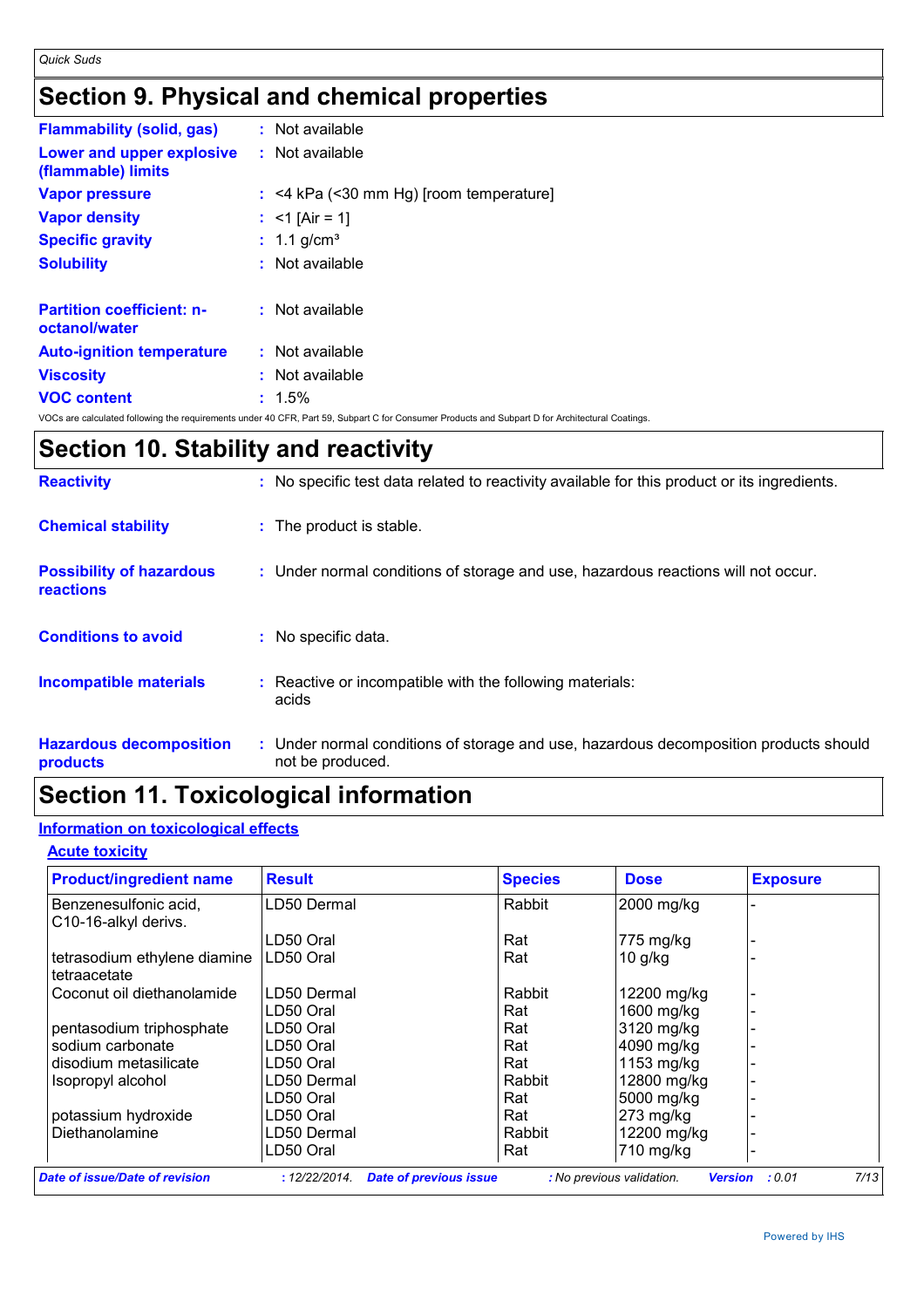# **Section 11. Toxicological information**

| <b>Irritation/Corrosion</b>    |                          |                |              |                 |                          |  |
|--------------------------------|--------------------------|----------------|--------------|-----------------|--------------------------|--|
| <b>Product/ingredient name</b> | <b>Result</b>            | <b>Species</b> | <b>Score</b> | <b>Exposure</b> | <b>Observation</b>       |  |
| tetrasodium ethylene diamine   | Eyes - Moderate irritant | Rabbit         |              | 24 hours 100    |                          |  |
| tetraacetate                   |                          |                |              | milligrams      |                          |  |
|                                | Skin - Moderate irritant | Rabbit         |              | 24 hours 500    |                          |  |
|                                |                          |                |              | milligrams      |                          |  |
| Coconut oil diethanolamide     | Eyes - Severe irritant   | Rabbit         |              | 100             |                          |  |
|                                |                          |                |              | microliters     |                          |  |
|                                | Skin - Moderate irritant | Rabbit         |              | 300             |                          |  |
|                                |                          |                |              | microliters     |                          |  |
| pentasodium triphosphate       | Skin - Moderate irritant | Rabbit         |              | 24 hours 500    |                          |  |
|                                |                          |                |              | milligrams      |                          |  |
| sodium carbonate               | Eyes - Mild irritant     | Rabbit         |              | 0.5 minutes     |                          |  |
|                                |                          |                |              | 100             |                          |  |
|                                |                          |                |              | milligrams      |                          |  |
|                                | Eyes - Moderate irritant | Rabbit         |              | 24 hours 100    |                          |  |
|                                |                          |                |              | milligrams      |                          |  |
|                                |                          |                |              |                 |                          |  |
|                                | Eyes - Severe irritant   | Rabbit         |              | 50 milligrams   |                          |  |
|                                | Skin - Mild irritant     | Rabbit         |              | 24 hours 500    |                          |  |
|                                |                          |                |              | milligrams      |                          |  |
| disodium metasilicate          | Skin - Moderate irritant | Guinea pig     |              | 24 hours 250    |                          |  |
|                                |                          |                |              | milligrams      |                          |  |
|                                | Skin - Severe irritant   | Human          |              | 24 hours 250    |                          |  |
|                                |                          |                |              | milligrams      |                          |  |
|                                | Skin - Severe irritant   | Rabbit         |              | 24 hours 250    |                          |  |
|                                |                          |                |              | milligrams      |                          |  |
| Isopropyl alcohol              | Eyes - Moderate irritant | Rabbit         |              | 24 hours 100    |                          |  |
|                                |                          |                |              | milligrams      |                          |  |
|                                | Eyes - Moderate irritant | Rabbit         |              | 10 milligrams   |                          |  |
|                                | Eyes - Severe irritant   | Rabbit         |              | 100             |                          |  |
|                                |                          |                |              | milligrams      |                          |  |
|                                | Skin - Mild irritant     | Rabbit         |              | 500             |                          |  |
|                                |                          |                |              | milligrams      |                          |  |
| potassium hydroxide            | Eyes - Moderate irritant | Rabbit         |              | 24 hours 1      |                          |  |
|                                |                          |                |              | milligrams      |                          |  |
|                                | Skin - Severe irritant   | Guinea pig     |              | 24 hours 50     |                          |  |
|                                |                          |                |              | milligrams      |                          |  |
|                                | Skin - Severe irritant   | Human          |              | 24 hours 50     | $\overline{\phantom{0}}$ |  |
|                                |                          |                |              | milligrams      |                          |  |
|                                | Skin - Severe irritant   | Rabbit         |              | 24 hours 50     |                          |  |
|                                |                          |                |              | milligrams      |                          |  |
| Diethanolamine                 |                          |                |              | 24 hours 750    |                          |  |
|                                | Eyes - Severe irritant   | Rabbit         |              |                 |                          |  |
|                                |                          |                |              | Micrograms      |                          |  |
|                                | Eyes - Severe irritant   | Rabbit         |              | 5500            |                          |  |
|                                |                          |                |              | milligrams      |                          |  |
|                                | Skin - Mild irritant     | Rabbit         |              | 24 hours 500    |                          |  |
|                                |                          |                |              | milligrams      |                          |  |
|                                | Skin - Mild irritant     | Rabbit         |              | 50 milligrams   |                          |  |

## **Sensitization**

Not available.

#### **Mutagenicity**

Not available.

### **Carcinogenicity**

Not available.

*Date of issue/Date of revision* **:** *12/22/2014. Date of previous issue : No previous validation. Version : 0.01 8/13*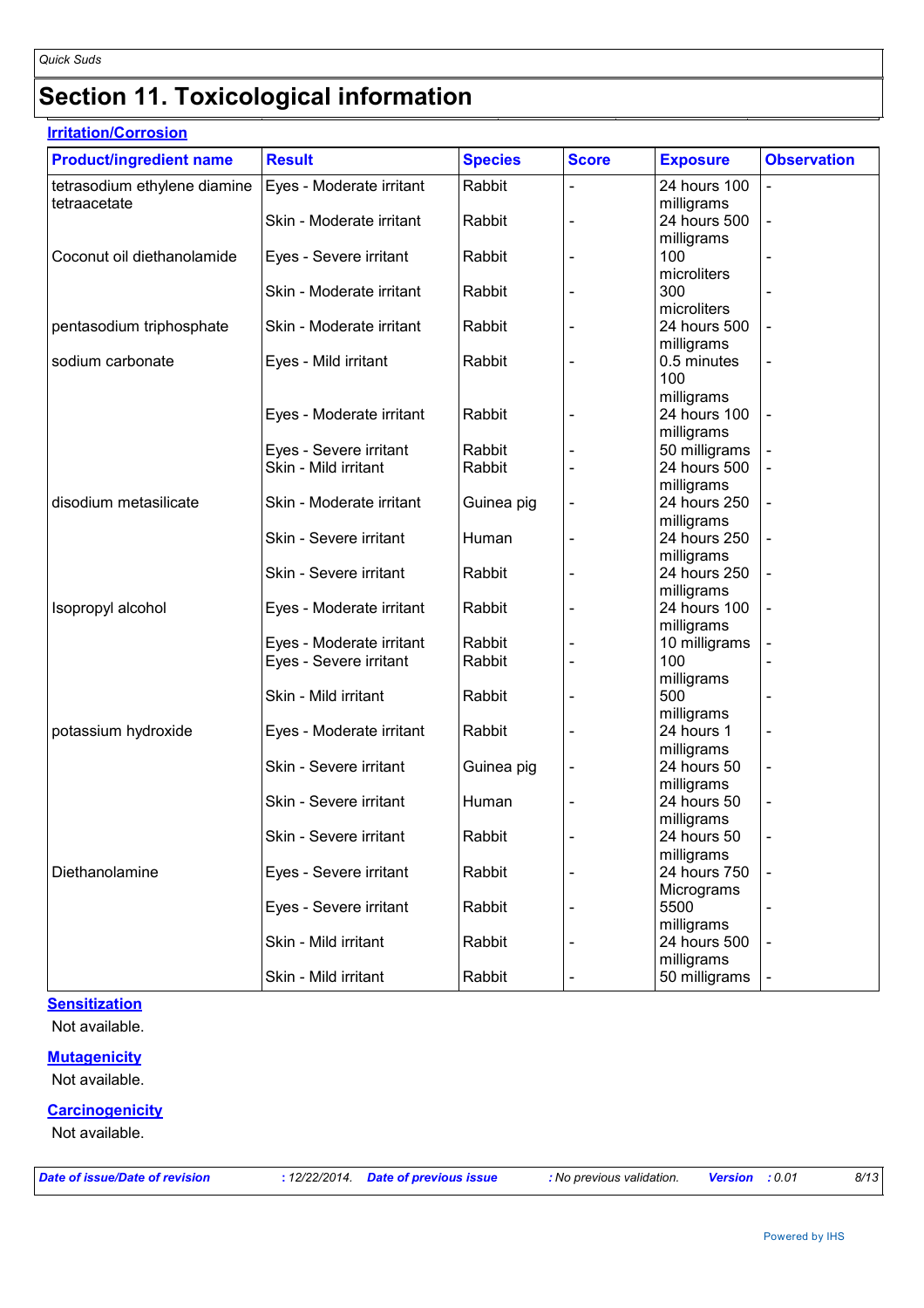# **Section 11. Toxicological information**

| <b>Classification</b>                                             |                          |             |            |
|-------------------------------------------------------------------|--------------------------|-------------|------------|
| <b>Product/ingredient name</b>                                    | <b>OSHA</b>              | <b>IARC</b> | <b>NTP</b> |
| Coconut oil diethanolamide<br>Isopropyl alcohol<br>Diethanolamine | $\overline{\phantom{0}}$ | 2B<br>2Β    |            |

## **Reproductive toxicity**

Not available.

#### **Teratogenicity**

Not available.

#### **Specific target organ toxicity (single exposure)**

| <b>Name</b>                                                                              |                                                       | <b>Category</b>                                                                                                                                                                                                        | <b>Route of</b><br>exposure | <b>Target organs</b>             |  |  |
|------------------------------------------------------------------------------------------|-------------------------------------------------------|------------------------------------------------------------------------------------------------------------------------------------------------------------------------------------------------------------------------|-----------------------------|----------------------------------|--|--|
| Isopropyl alcohol                                                                        |                                                       | Category 3                                                                                                                                                                                                             | Not applicable              | Narcotic effects                 |  |  |
| <b>Specific target organ toxicity (repeated exposure)</b>                                |                                                       |                                                                                                                                                                                                                        |                             |                                  |  |  |
| Not available.                                                                           |                                                       |                                                                                                                                                                                                                        |                             |                                  |  |  |
| <b>Aspiration hazard</b>                                                                 |                                                       |                                                                                                                                                                                                                        |                             |                                  |  |  |
| Not available.                                                                           |                                                       |                                                                                                                                                                                                                        |                             |                                  |  |  |
| <b>Information on the likely</b><br>routes of exposure                                   | : Not available                                       |                                                                                                                                                                                                                        |                             |                                  |  |  |
| <b>Potential acute health effects</b>                                                    |                                                       |                                                                                                                                                                                                                        |                             |                                  |  |  |
| <b>Eye contact</b>                                                                       | : Causes serious eye damage.                          |                                                                                                                                                                                                                        |                             |                                  |  |  |
| <b>Inhalation</b>                                                                        |                                                       | May give off gas, vapor or dust that is very irritating or corrosive to the respiratory<br>system. Exposure to decomposition products may cause a health hazard. Serious<br>effects may be delayed following exposure. |                             |                                  |  |  |
| <b>Skin contact</b>                                                                      | Causes severe burns.                                  |                                                                                                                                                                                                                        |                             |                                  |  |  |
| <b>Ingestion</b>                                                                         | May cause burns to mouth, throat and stomach.         |                                                                                                                                                                                                                        |                             |                                  |  |  |
| <b>Symptoms related to the physical, chemical and toxicological characteristics</b>      |                                                       |                                                                                                                                                                                                                        |                             |                                  |  |  |
| <b>Eye contact</b>                                                                       | pain<br>watering<br>redness                           | : Adverse symptoms may include the following:                                                                                                                                                                          |                             |                                  |  |  |
| <b>Inhalation</b>                                                                        | No specific data.                                     |                                                                                                                                                                                                                        |                             |                                  |  |  |
| <b>Skin contact</b>                                                                      | pain or irritation<br>redness<br>blistering may occur | Adverse symptoms may include the following:                                                                                                                                                                            |                             |                                  |  |  |
| <b>Ingestion</b>                                                                         | stomach pains                                         | Adverse symptoms may include the following:                                                                                                                                                                            |                             |                                  |  |  |
| Delayed and immediate effects and also chronic effects from short and long term exposure |                                                       |                                                                                                                                                                                                                        |                             |                                  |  |  |
| <b>Short term exposure</b><br><b>Potential immediate</b><br>effects                      | : Not available                                       |                                                                                                                                                                                                                        |                             |                                  |  |  |
| <b>Potential delayed effects</b>                                                         | : Not available                                       |                                                                                                                                                                                                                        |                             |                                  |  |  |
| <b>Date of issue/Date of revision</b>                                                    | : 12/22/2014.                                         | <b>Date of previous issue</b>                                                                                                                                                                                          | : No previous validation.   | <b>Version</b><br>: 0.01<br>9/13 |  |  |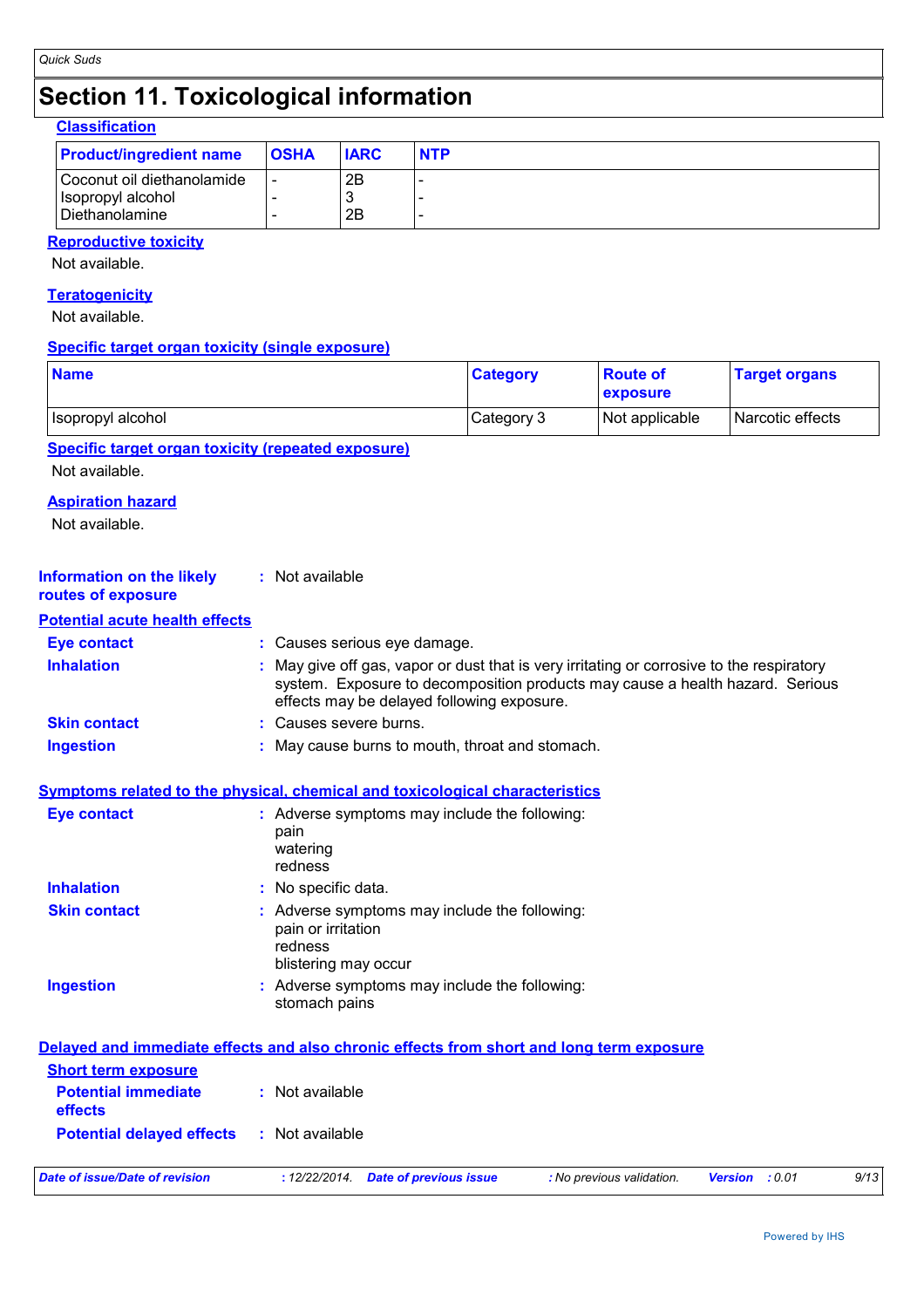## **Section 11. Toxicological information**

| Long term exposure                           |                                                                                             |
|----------------------------------------------|---------------------------------------------------------------------------------------------|
| <b>Potential immediate</b><br><b>effects</b> | $:$ Not available                                                                           |
| <b>Potential delayed effects</b>             | : Not available                                                                             |
| <b>Potential chronic health effects</b>      |                                                                                             |
| Not available.                               |                                                                                             |
| <b>General</b>                               | : No known significant effects or critical hazards.                                         |
| <b>Carcinogenicity</b>                       | : Suspected of causing cancer. Risk of cancer depends on duration and level of<br>exposure. |
| <b>Mutagenicity</b>                          | : No known significant effects or critical hazards.                                         |
| <b>Teratogenicity</b>                        | : No known significant effects or critical hazards.                                         |
| <b>Developmental effects</b>                 | : No known significant effects or critical hazards.                                         |
| <b>Fertility effects</b>                     | : No known significant effects or critical hazards.                                         |

## **Numerical measures of toxicity**

#### **Acute toxicity estimates**

| Route       | <b>ATE value</b> |
|-------------|------------------|
| <b>Oral</b> | 7608.4 mg/kg     |
| Dermal      | 58934.5 mg/kg    |

## **Section 12. Ecological information**

#### **Toxicity** Benzenesulfonic acid, C10-16-alkyl derivs. Acute EC50 5.65 mg/l Fresh water | Crustaceans - Ceriodaphnia dubia - Neonate 48 hours tetrasodium ethylene diamine tetraacetate Acute LC50 486000 µg/l Fresh water Fish - Lepomis macrochirus | 96 hours pentasodium triphosphate | Acute EC50 276.61 mg/l Fresh water | Crustaceans - Ceriodaphnia dubia - Neonate 48 hours sodium carbonate | Acute EC50 242000 µg/l Fresh water | Algae - Navicula seminulum | 96 hours Acute LC50 176000 µg/l Fresh water  $\begin{array}{c} \begin{array}{c} \text{C} \\ \text{C} \text{rustaceans - Amphipoda} \end{array} \\ \text{Acute I C50 265000 uol Fresh water} \end{array}$  Daphnia - Daphnia magna Acute LC50 265000 µg/l Fresh water | Daphnia - Daphnia magna | 48 hours<br>Acute LC50 300000 ug/l Fresh water | Fish - Lepomis macrochirus | 96 hours Acute LC50 300000 µg/l Fresh water Fish - Lepomis macrochirus disodium metasilicate Acute EC50 33.53 mg/l Fresh water Crustaceans - Ceriodaphnia dubia - Neonate 48 hours Acute LC50 2320 ppm Fresh water Fish - Gambusia affinis - Adult 96 hours Chronic NOEC 160 mg/l Fresh water | Algae - Pseudokirchneriella subcapitata 72 hours Isopropyl alcohol Acute LC50 1400000 µg/l Marine water Crustaceans - Crangon crangon 48 hours Acute LC50 1400000 ug/l Fish - Gambusia affinis 96 hours potassium hydroxide | Acute LC50 80 ppm Fresh water | Fish - Gambusia affinis - Adult | 96 hours Diethanolamine Acute EC50 12 mg/l Fresh water Algae - Pseudokirchneriella subcapitata 96 hours Acute LC50 28800 µg/l Fresh water | Crustaceans - Ceriodaphnia dubia - Neonate 48 hours Acute LC50 2150 µg/l Fresh water | Daphnia - Daphnia pulex | 48 hours Acute LC50 100 mg/l Fresh water | Fish - Pimephales promelas -Juvenile (Fledgling, Hatchling, Weanling) 96 hours **Product/ingredient name Result Result Species Exposure**

Powered by IHS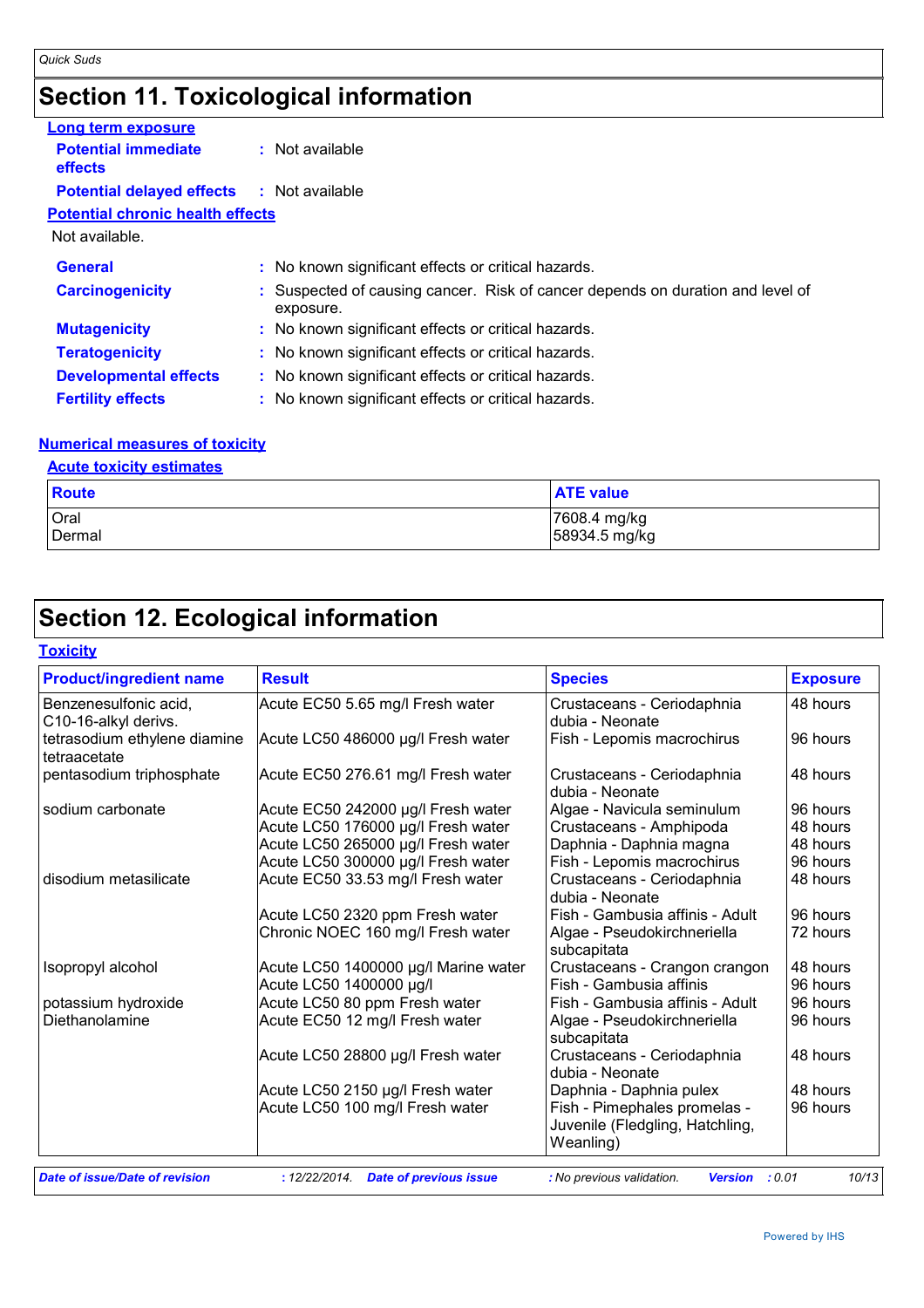# **Section 12. Ecological information**

## **Persistence and degradability**

Not available.

| <b>Bioaccumulative potential</b>    |            |                  |  |  |  |
|-------------------------------------|------------|------------------|--|--|--|
| $LogP_{ow}$                         | <b>BCF</b> | <b>Potential</b> |  |  |  |
| tetrasodium ethylene diamine   5.01 | 1.8        | <b>I</b> low     |  |  |  |
| 0.05<br>$-1.43$                     |            | l low<br>low     |  |  |  |
|                                     |            |                  |  |  |  |

### **Mobility in soil**

| <b>Soil/water partition</b> | : Not available |
|-----------------------------|-----------------|
| <b>coefficient (Koc)</b>    |                 |

### **Other adverse effects** : No known significant effects or critical hazards.

## **Section 13. Disposal considerations**

| <b>Disposal methods</b> | : The generation of waste should be avoided or minimized wherever possible. Disposal<br>of this product, solutions and any by-products should at all times comply with the<br>requirements of environmental protection and waste disposal legislation and any<br>regional local authority requirements. Dispose of surplus and non-recyclable products<br>via a licensed waste disposal contractor. Waste should not be disposed of untreated to<br>the sewer unless fully compliant with the requirements of all authorities with jurisdiction.<br>Waste packaging should be recycled. Incineration or landfill should only be considered<br>when recycling is not feasible. This material and its container must be disposed of in a<br>safe way. Care should be taken when handling emptied containers that have not been<br>cleaned or rinsed out. Empty containers or liners may retain some product residues.<br>Avoid dispersal of spilled material and runoff and contact with soil, waterways, drains<br>and sewers. |
|-------------------------|-------------------------------------------------------------------------------------------------------------------------------------------------------------------------------------------------------------------------------------------------------------------------------------------------------------------------------------------------------------------------------------------------------------------------------------------------------------------------------------------------------------------------------------------------------------------------------------------------------------------------------------------------------------------------------------------------------------------------------------------------------------------------------------------------------------------------------------------------------------------------------------------------------------------------------------------------------------------------------------------------------------------------------|
|-------------------------|-------------------------------------------------------------------------------------------------------------------------------------------------------------------------------------------------------------------------------------------------------------------------------------------------------------------------------------------------------------------------------------------------------------------------------------------------------------------------------------------------------------------------------------------------------------------------------------------------------------------------------------------------------------------------------------------------------------------------------------------------------------------------------------------------------------------------------------------------------------------------------------------------------------------------------------------------------------------------------------------------------------------------------|

# **Section 14. Transport information**

|                                      | <b>DOT Classification</b> | <b>IMDG</b>              | <b>IATA</b>   |
|--------------------------------------|---------------------------|--------------------------|---------------|
| <b>UN number</b>                     | Not regulated             | Not regulated            | Not regulated |
| <b>UN proper shipping</b><br>name    | $\overline{\phantom{a}}$  | $\overline{\phantom{0}}$ | -             |
| <b>Transport hazard</b><br>class(es) | $\overline{\phantom{a}}$  |                          | -             |
| <b>Packing group</b>                 | $\overline{\phantom{a}}$  |                          | -             |
| <b>Environmental</b><br>hazards      | No.                       | No.                      | No.           |
| <b>Additional</b><br>information     | ۰                         |                          |               |

| Date of issue/Date of revision |  | : 12/22/2014 Date of previous issue | : No previous validation. | <b>Version</b> : 0.01 |  | 11/13 |
|--------------------------------|--|-------------------------------------|---------------------------|-----------------------|--|-------|
|--------------------------------|--|-------------------------------------|---------------------------|-----------------------|--|-------|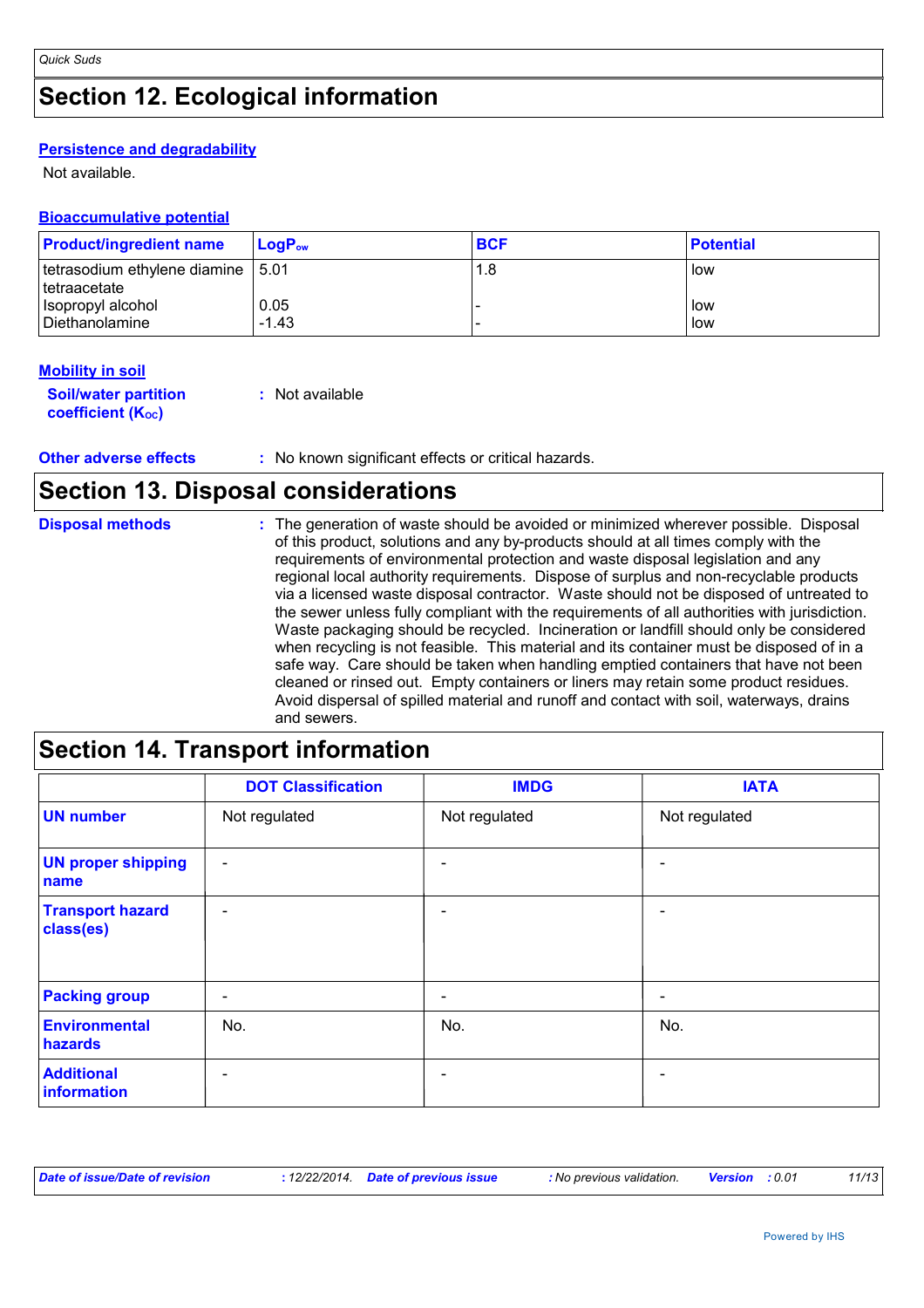# **Section 14. Transport information**

|  | Special precautions for user : Transport within user's premises: always transport in closed containers that are              |
|--|------------------------------------------------------------------------------------------------------------------------------|
|  | upright and secure. Ensure that persons transporting the product know what to do in the<br>event of an accident or spillage. |
|  |                                                                                                                              |

#### **Transport in bulk according :** Not available. **to Annex II of MARPOL 73/78 and the IBC Code**

# **Section 15. Regulatory information**

**U.S. Federal regulations : United States inventory (TSCA 8b)**: All components are listed or exempted.

| <b>Clean Air Act Section 112 : Not listed</b><br>(b) Hazardous Air |                                                                      |
|--------------------------------------------------------------------|----------------------------------------------------------------------|
| <b>Pollutants (HAPs)</b>                                           |                                                                      |
| <u>SARA 311/312</u>                                                |                                                                      |
| <b>Classification</b>                                              | : Immediate (acute) health hazard<br>Delayed (chronic) health hazard |

## **Composition/information on ingredients**

| <b>Name</b>                                   | $\frac{9}{6}$ | <b>Fire</b><br>hazard | <b>Sudden</b><br>release of<br>pressure | <b>Reactive</b> | <b>Immediate</b><br>(acute)<br>health<br>hazard | <b>Delayed</b><br>(chronic)<br>health<br>hazard |
|-----------------------------------------------|---------------|-----------------------|-----------------------------------------|-----------------|-------------------------------------------------|-------------------------------------------------|
| Benzenesulfonic acid, C10-16-alkyl<br>derivs. | $1 - 5$       | No.                   | No.                                     | No.             | Yes.                                            | No.                                             |
| tetrasodium ethylene diamine<br>tetraacetate  | $1 - 5$       | Yes.                  | No.                                     | No.             | Yes.                                            | No.                                             |
| Coconut oil diethanolamide                    | $1 - 5$       | No.                   | No.                                     | No.             | Yes.                                            | Yes.                                            |
| pentasodium triphosphate                      | $1 - 5$       | No.                   | No.                                     | No.             | Yes.                                            | No.                                             |
| sodium carbonate                              | $1 - 5$       | No.                   | No.                                     | No.             | Yes.                                            | No.                                             |
| disodium metasilicate                         | $1 - 5$       | No.                   | No.                                     | No.             | Yes.                                            | No.                                             |
| Isopropyl alcohol                             | $1 - 5$       | Yes.                  | No.                                     | No.             | Yes.                                            | No.                                             |
| potassium hydroxide                           | $1 - 5$       | No.                   | No.                                     | No.             | Yes.                                            | No.                                             |
| Diethanolamine                                | $0 - 1$       | No.                   | No.                                     | No.             | Yes.                                            | Yes.                                            |

### **SARA 313**

|                                           | <b>Product name</b> | <b>CAS number</b> | $\frac{9}{6}$ |
|-------------------------------------------|---------------------|-------------------|---------------|
| <b>Form R - Reporting</b><br>requirements | Isopropyl alcohol   | 67-63-0           | 1.4           |

SARA 313 notifications must not be detached from the SDS and any copying and redistribution of the SDS shall include copying and redistribution of the notice attached to copies of the SDS subsequently redistributed.

### **State regulations**

### **California Prop. 65**

**WARNING:** This product contains a chemical known to the State of California to cause cancer.

| Ingredient name            | <b>Cancer</b> | <b>Reproductive</b> | No significant risk<br><b>level</b> | <b>Maximum</b><br>acceptable dosage<br>level |
|----------------------------|---------------|---------------------|-------------------------------------|----------------------------------------------|
| Coconut oil diethanolamide | Yes.          | No.                 | NO.                                 | 'No.                                         |
| Diethanolamine             | Yes.          | No.                 | No.                                 | IN <sub>o</sub>                              |

## **Canada inventory :** All components are listed or exempted. **International regulations** *Date of issue/Date of revision* **:** *12/22/2014. Date of previous issue : No previous validation. Version : 0.01 12/13*